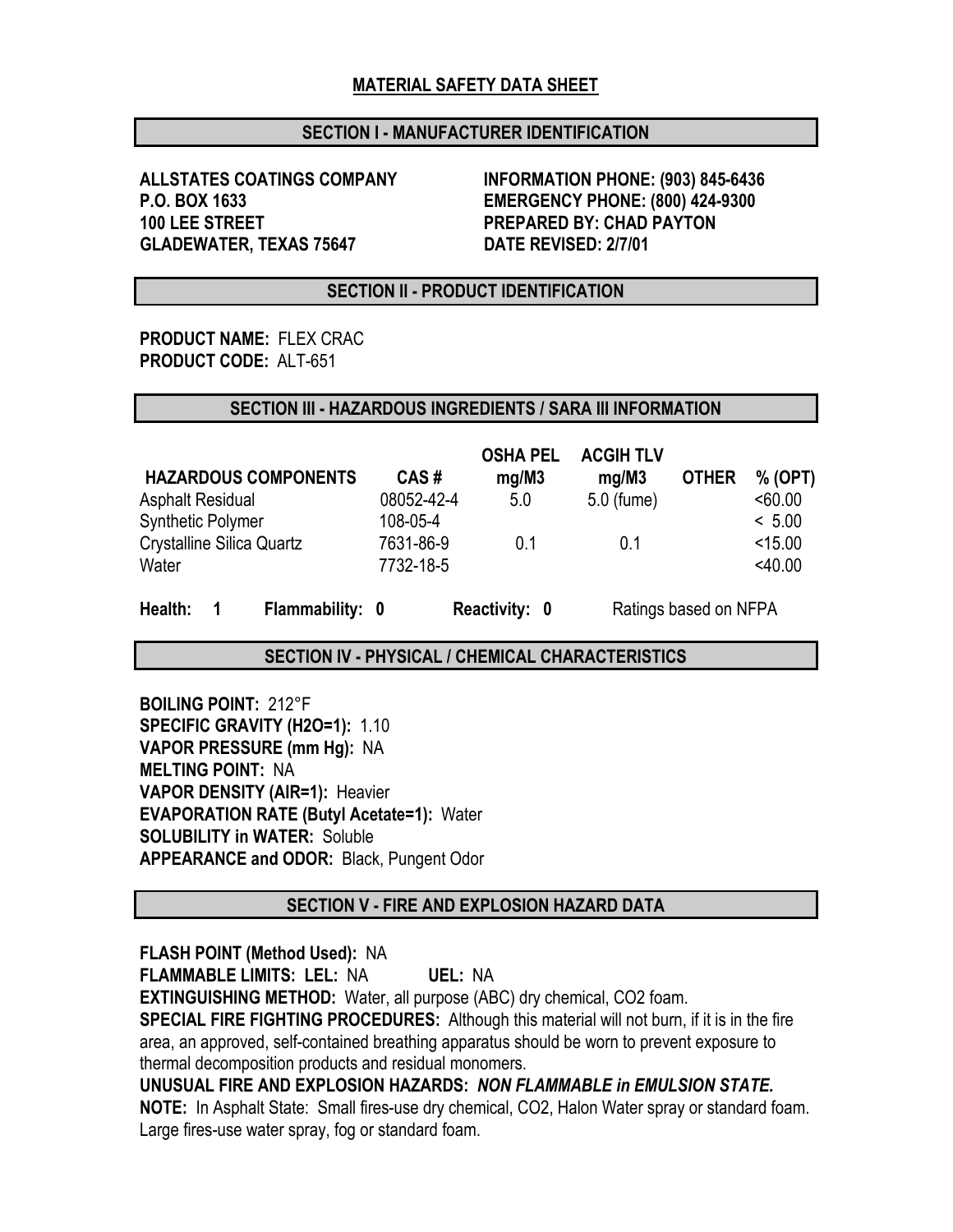# SECTION VI - REACTIVITY DATA

CONDITIONS TO AVOID: Avoid heat, sparks or open flame. INCOMPATABILITY (MATERIAL TO AVOID): Any strong oxidizing agents. HAZARDOUS POLYMERIZATION: Will not occur. STABILITY: Stable.

## SECTION VII - HEALTH HAZARD DATA

## CARCINOGENITY: NTP? No IARC MONOGRAPHS? No OSHA REGULATED? No SIGNS and SYMPTONS of EXPOSURE:

EYES: May cause mild irritation.

**SKIN:** May cause slight to mild irritation.

INHALATION: May cause dizziness, headache, nausea.

MEDICAL CONDITIONS GENERALLY AGGRAVATED BY EXPOSURE: Individuals with chronic respiratory disorders may be adversely affected by any fume or airborne particle matter exposure. EMERGENCY and FIRST AID PROCEDURES:

**INHALATION:** Remove from contaminated area. If breathing is difficult, give oxygen. If breathing stops, give artificial respiration - Call Physician.

**INGESTION:** If conscious give 1 to 2 glasses of milk or walter, induce vomiting and call a physician. *NEVER GIVE ANYTHING BY MOUTH TO AN UNCONSCIOUS PERSON.*

EYES: Immediately flush with water for at least 15 minutes holding eyelids open. Call a physician if irritation developes.

**SKIN:** Remove contaminated clothing and launder before reuse. Wash skin with soap and water.

## SECTION VIII - PRECAUTIONS FOR SAFE HANDLING AND USE

STEPS TO BE TAKEN IN CASE MATERIAL IS RELEASED OR SPILLED: Remove all ignition sources. Avoid breathing vapors. Open all windows and doors. Keep out of sewers and water sources. Advise proper authorities.

WASTE DISPOSAL METHODS: As provided under Resources Conservation and Recovery Act (RCRA), and in accordance with Federal, State and Local Regulations.

PRECAUTIONS TO BE TAKEN IN HANDLING AND STORING: Keep containers closed when not in use. Do not handle or store near heat , sparks or open flame or strong oxidants.

OTHER PRECAUTIONS: Avoid breathing vapors. Avoid prolonged or repeated skin contact.

## SECTION IX - CONTROL MEASURES

RESPIRATORY PROTECTION: Use a NIOSH approved respirator.

VENTIALTION: Must be adequate, use local exhaust as needed.

PROTECTIVE GLOVES: Use rubber gloves as needed.

**EYE PROTECTION:** Use goggles or face shield.

OTHER PROTECTIVE CLOTHING or EQUIPMENT: As needed to avoid skin contact.

WORK / HYGENIC PRACTICES: Wash skin and exposed clothing throughly with soap and water after use.